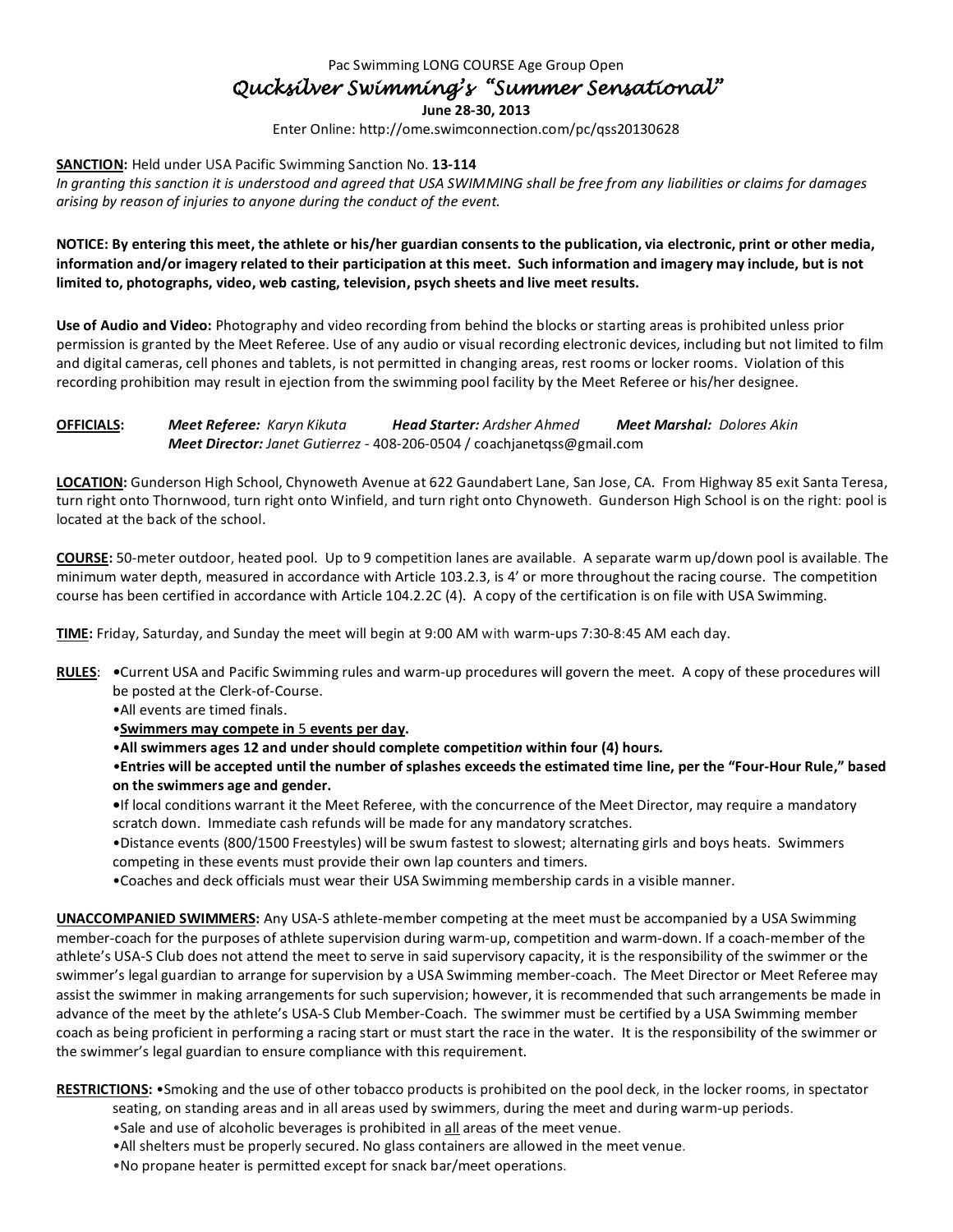• Except where venue facilities require otherwise, changing into or out of swimsuits other than in locker rooms or other designated areas is not appropriate and is strongly discouraged.

**ELIGIBILITY: •**Swimmers must be current members of USA-S and enter their name and registration number on the meet entry card as they are shown on their Registration Card. If this is not done, it may be difficult to match the swimmer with the registration and times database. The meet host must check all swimmer registrations against the SWIMS database and if not found to be registered, the Meet Director shall accept the registration at the meet (a \$10 surcharge will be added to the regular registration fee). Duplicate registrations will be refunded by mail.

•Entries with **"NO TIME" will be accepted.** 

**•**Entry times submitted for this meet will be checked against a computer database and may be changed in accordance with Pacific Swimming Entry Time Verification Procedures.

•Swimmers 19 years and over may compete in 11 & Over events but may not receive awards.

•The swimmer's age will be the age of the swimmer on the first day of the meet.

**ENTRY FEES:** \$2.75 per event and \$10.00 participation fee per swimmer. Entries will be rejected if payment is not sent at time of request.

## **Make check payable to**: "**QSS"**

**Mail with entries to**: Janet Gutierrez, Swim Meet Entries, PO Box 36205, San Jose, CA 95158

**MAILED OR HAND DELIVERED ENTRIES**: Entries must be on the attached consolidated entry form. Forms must be filled out completely and printed clearly with swimmers best time. Entered times should be submitted in long course meters (LCM), nonconforming short course yards (SCY), or NO TIME (NT) entries. Entries must be postmarked by midnight, Monday, **June 17, 2013** or hand delivered to the Gunderson High School Aquatic Center Pool Office by 6:30 p.m. Wednesday, June 19, 2013. *Entries mailed or delivered to the Gunderson High School Office WILL BE REJECTED.* No late entries will be accepted. No refunds will be made, except mandatory scratch downs. Requests for confirmation of receipt of entries should include a self-addressed envelope.

**ONLINE ENTRIES:** To enter on-line go to **http://ome.swimconnection.com/pc/qss20130628** to receive an immediate entry confirmation. This method requires payment by credit card. Swim Connection LLC charges a processing fee for this service, equal to \$1 per swimmer plus 5% of the total Entry Fees. Please note that the processing fee is a separate fee from the Entry Fees. If you do not wish to pay the processing fee, enter the meet using a mail entry. **Entering online is a convenience, is completely voluntary, and is in no way required or expected of a swimmer by Pacific Swimming.** Online entries will be accepted through Wednesday, June 19, 2013

**CHECK-IN:** Swimmers must check-in at the Clerk-of-Course. Close of check-in for all individual events shall be no more than 60 minutes before the estimated time of the start of the first heat of the event. No event shall be closed more than 30 minutes before the scheduled start of the session. Swimmers who do not check in will not be seeded and will not be allowed to compete in that event.

**SCRATCHES:** Any swimmers not reporting for or competing in an individual timed final event shall not be penalized.

AWARDS: 1<sup>st</sup>-8<sup>th</sup> place commemorative pins will be awarded for each event within each of the following age groups: 8-Un, 9-10, 11-12, 13-14, & 15-18. "A" medals will be awarded for new "A" times.

## **ADMISSION:** Free.

**PROGRAMS**: Programs will be sold for a minimal fee.

**REFRESHMENTS:** A snack bar will be available serving hot breakfast, hot lunches, salads and other nutritious items and beverages. Coaches and working Deck Officials will be provided lunch. Hospitality will serve refreshments to timers and Stroke/Turn Officials working the meet.

**MISCELLANEOUS:** No overnight parking is allowed. Facilities will not be provided after meet hours. Parking illegally will result in being ticketed and/or towed at the owner's expense.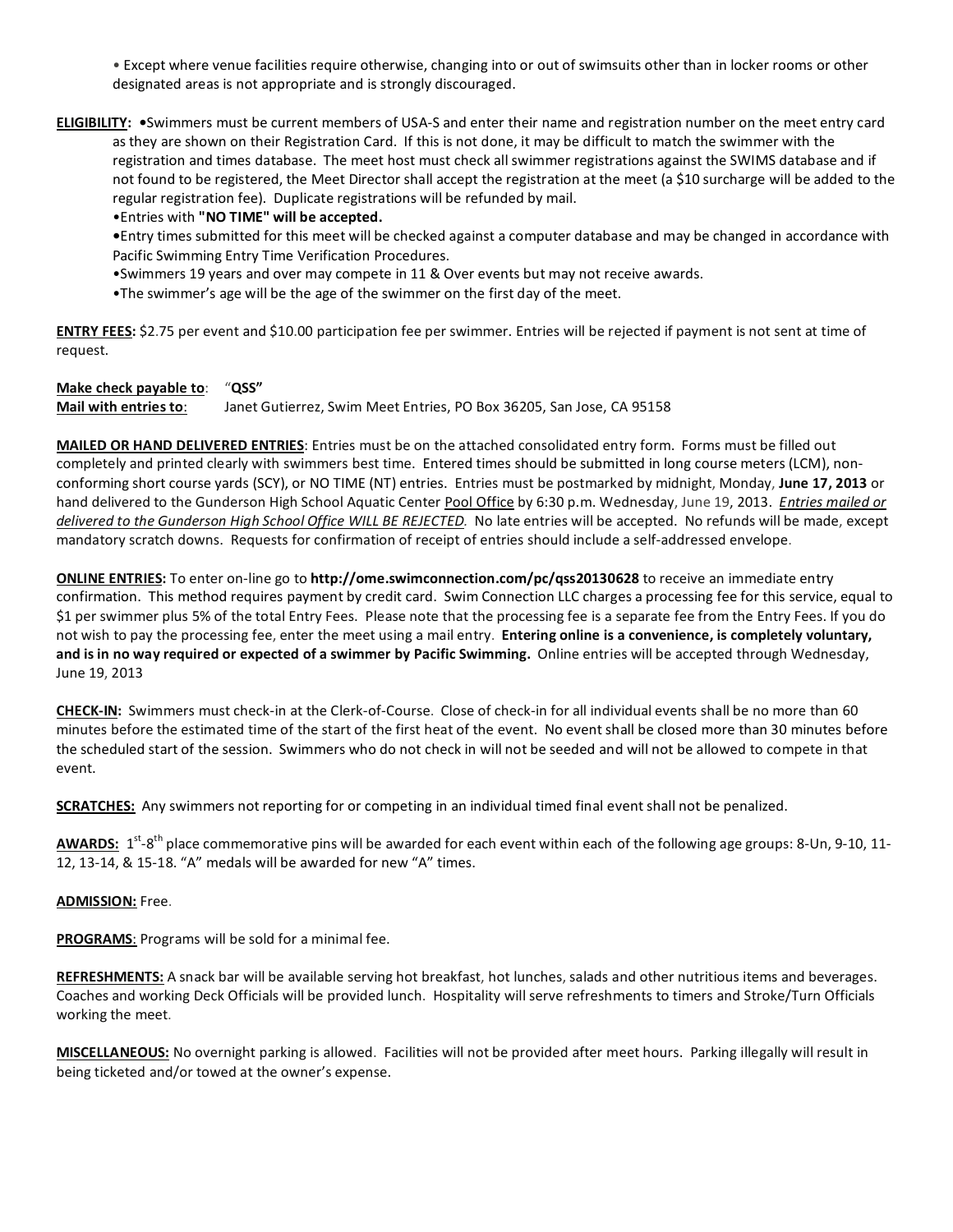## **SCHEDULE OF EVENTS**

| <b>Friday, June 28, 2013</b> |           |                  |                     |  |  |  |  |  |  |  |
|------------------------------|-----------|------------------|---------------------|--|--|--|--|--|--|--|
| <b>Girl's Events</b>         | Age-Group | Event            | <b>Boy's Events</b> |  |  |  |  |  |  |  |
| $\mathbf{1}$                 | $11-Up$   | 100 Butterfly    | 2                   |  |  |  |  |  |  |  |
| 3                            | 10-Under  | 100 Butterfly    | 4                   |  |  |  |  |  |  |  |
| 5                            | $11-Up$   | 100 Breaststroke | 6                   |  |  |  |  |  |  |  |
| 7                            | 10-Under  | 100 Breaststroke | 8                   |  |  |  |  |  |  |  |
| 9                            | $11-Up$   | 200 Backstroke   | 10                  |  |  |  |  |  |  |  |
| 11                           | 12-Under  | 50 Backstroke    | 12                  |  |  |  |  |  |  |  |
| 13                           | 10-Under  | 400 Freestyle    | 14                  |  |  |  |  |  |  |  |
| 15                           | $12-Up$   | 16               |                     |  |  |  |  |  |  |  |
| Saturday, June 29, 2013      |           |                  |                     |  |  |  |  |  |  |  |
| Girl's Events                | Age-Group | Event            | <b>Boy's Events</b> |  |  |  |  |  |  |  |
| 17                           | $11-Up$   | 400 Freestyle    | 18                  |  |  |  |  |  |  |  |
| 19                           | 10-Under  | 200 IM           | 20                  |  |  |  |  |  |  |  |
| 21                           | $11-Up$   | 200 IM           | 22                  |  |  |  |  |  |  |  |
| 23                           | 10-Under  | 100 Backstroke   | 24                  |  |  |  |  |  |  |  |
| 25                           | $11-Up$   | 100 Backstroke   | 26                  |  |  |  |  |  |  |  |
| 27                           | 10-Under  | 100 Freestyle    | 28                  |  |  |  |  |  |  |  |
| 29                           | $11-Up$   | 100 Freestyle    | 30                  |  |  |  |  |  |  |  |
| 31                           | $11-Up$   | 32               |                     |  |  |  |  |  |  |  |
| <b>Sunday, June 30, 2013</b> |           |                  |                     |  |  |  |  |  |  |  |
| <b>Girl's Events</b>         | Age-Group | Event            | <b>Boy's Events</b> |  |  |  |  |  |  |  |
| 33                           | $11-Up$   | 200 Freestyle    | 34                  |  |  |  |  |  |  |  |
| 35                           | 10-Under  | 200 Freestyle    | 36                  |  |  |  |  |  |  |  |
| 37                           | $11-Up$   | 200 Butterfly    | 38                  |  |  |  |  |  |  |  |
| 39                           | 12-Under  | 50 Butterfly     | 40                  |  |  |  |  |  |  |  |
| 41                           | $11-Up$   | 200 Breaststroke | 42                  |  |  |  |  |  |  |  |
| 43                           | 12-Under  | 50 Breaststroke  | 44                  |  |  |  |  |  |  |  |
| 45                           | $11-Up$   | 50 Freestyle     | 46                  |  |  |  |  |  |  |  |
| 47                           | 10-Under  | 50 Freestyle     | 48                  |  |  |  |  |  |  |  |
| 49                           | $11-Up$   | *1500 Freestyle  | 50                  |  |  |  |  |  |  |  |

\*Swimmers must provide Timers and Lap Counters.